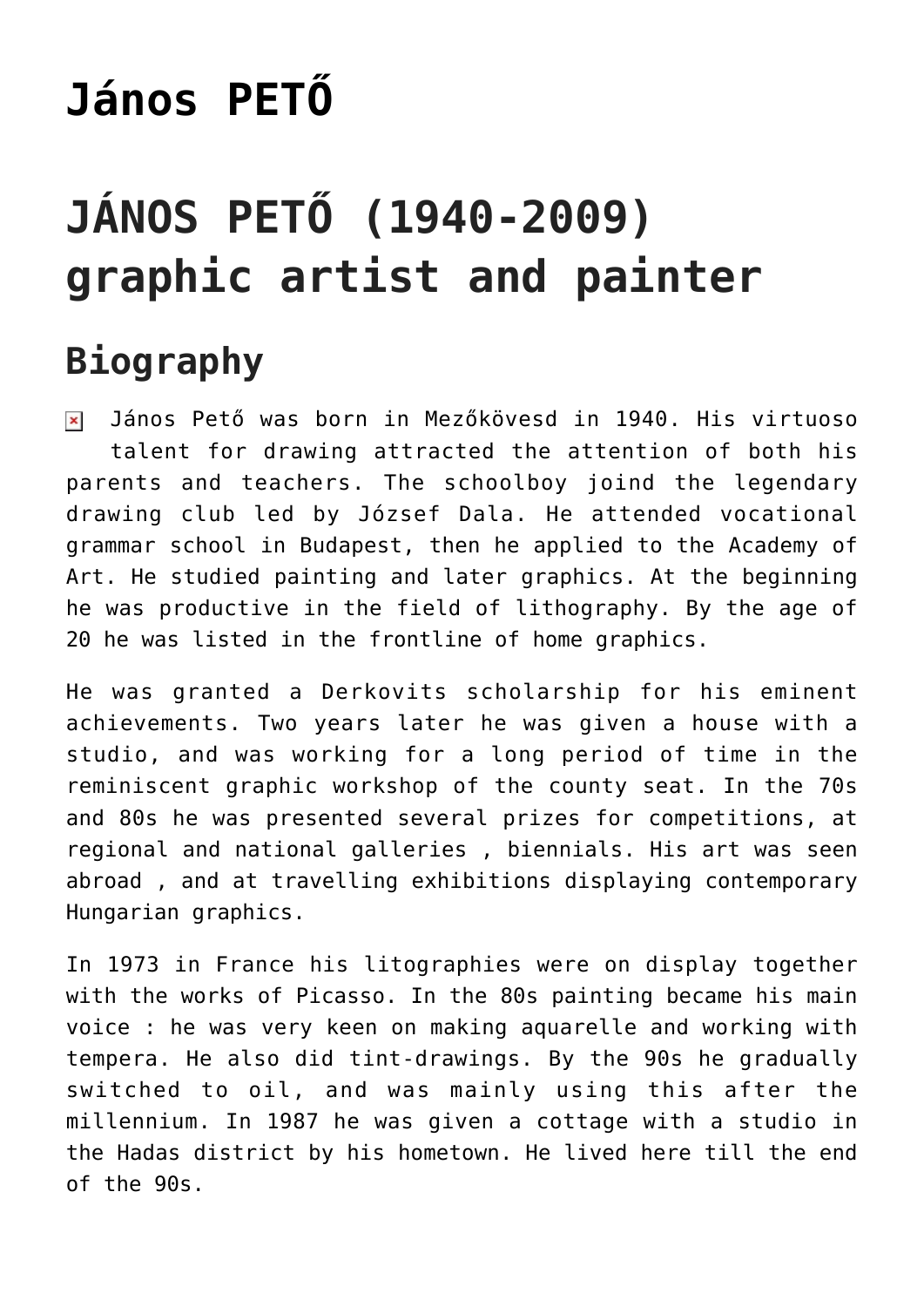The very proof of his many-sided character is his two published volumes of poetry. He often set his poems to music, composed his own lyrics and songs and performed them playing his guitar in front of his friends. After the regime change he was among the very first to help the Hungarian fellow painters living in Subcarpathia. In the early 90s he organized international art camps in Mezőkövesd many times that was attended by many of the prominent members of the Subcarpathian Hungarian Art and Craft Révész Associaton, with whom he made friends later.

At the end of his life he lived in his studio house in Miskolc in solitude. During this time he organized three exhibitions: in Rózsa Restaurant in Zsóry Spa , in the Communal House in Bogács in 2008. He was granted a Béla Kondor Prize by Miskolc County Seat in 2005 for his outstanding work of art. János Pető got ill and passed away on 19th March, 2009 in hospital.

 $\pmb{\times}$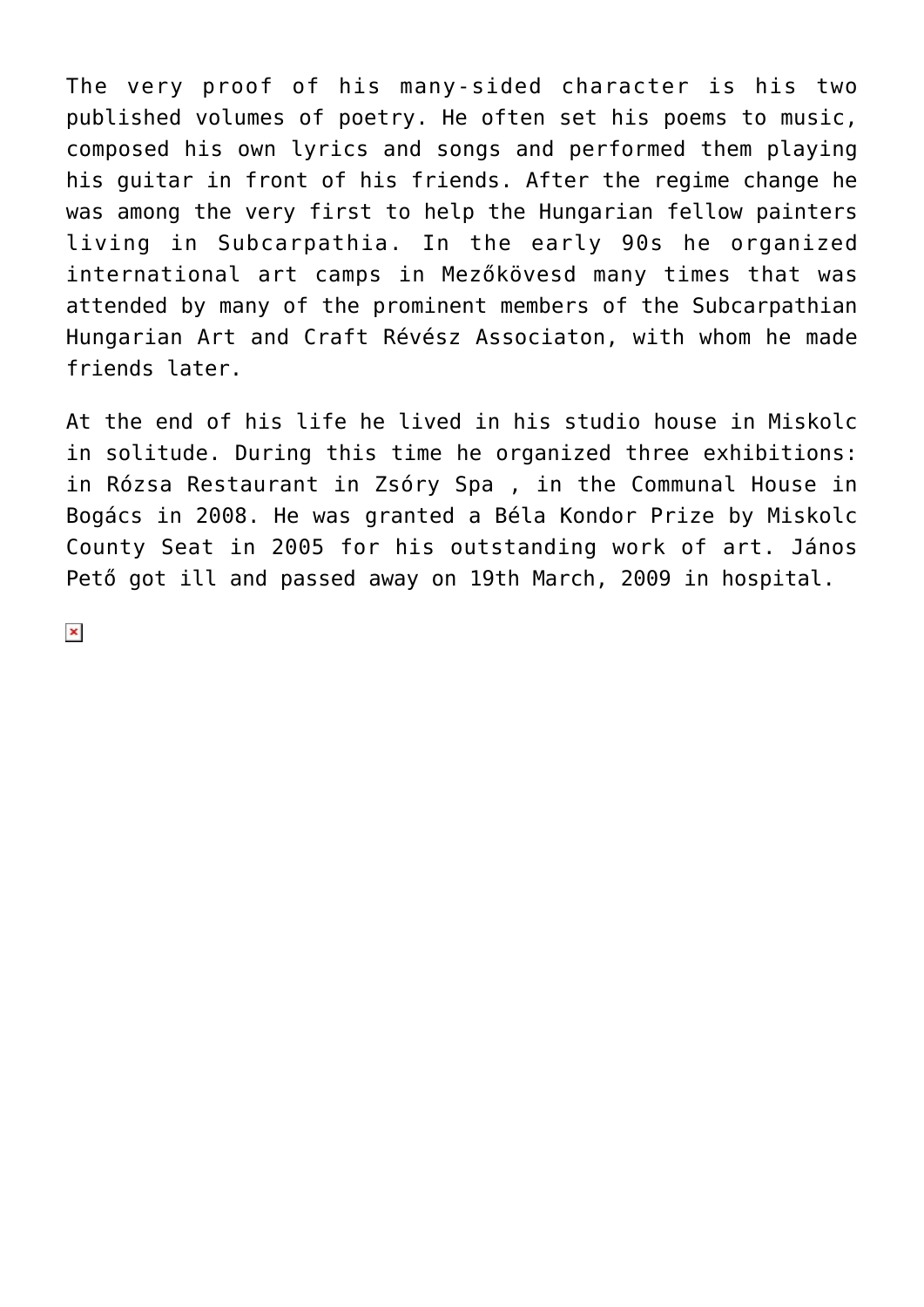**Pető János: Délidőben** Mint cserépben a zöld asztalon nézek át a fényre, át az ablakon. Múló napokra könyökölve nézek visszafelé, nézek csak előre. Délidőben talán életemnek delén, minden van itt uram, nem ünnepi ebéd. A villamos ma végképp el is aludt talán, hogy alig jár el itt betegen mostohán. Azért a búra semmi ok, ha néha senki nem kopog. Lent a kertben szelíden egy barna nyúl fülel, na lám! Ma rám a vén isten, meg csak ő, ha figyel.

#### **Pető János: Az legyen**

Legyen áldott a neve, népe szerencsében, sétálgass Istenem Kárpát-medencében. Kedved égig érjen, súgja szőlő, a kalász, füst, a kémény, ablakom, ahol lakom, ez a ház. Szemed kísérje két kezem, dolgomat ha jól teszem.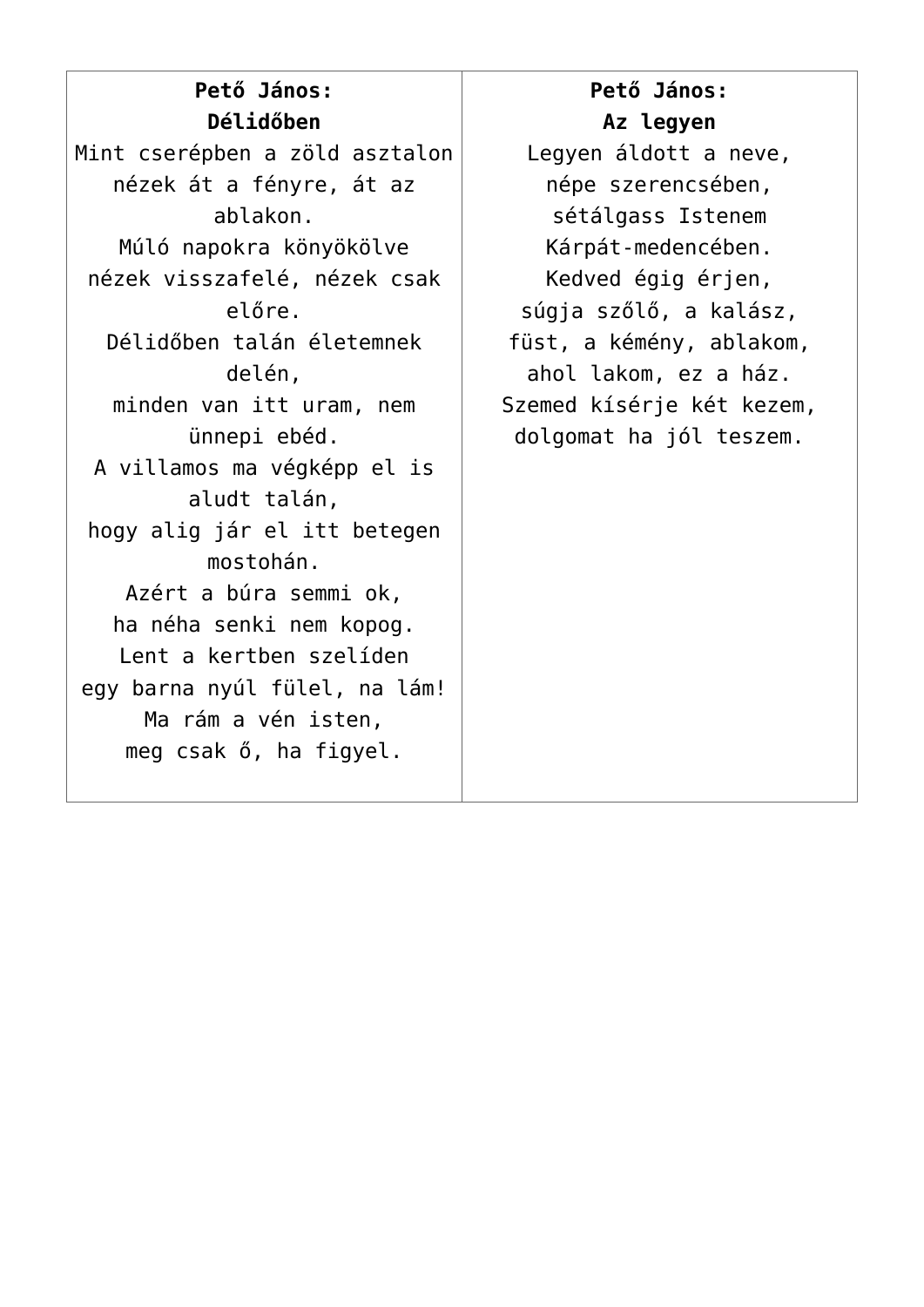**Pető János: Szél csendesüljön…** Vihar se jöjjön jég se verjen zápor se eredjen ház se dőljön faág se törjön felhő se takarjon sötét se maradjon homály se lessen gonosz se kövessen bolond se forogjon Int a tékozló – Maradjatok csendesen Ma Isten a vendégem.

### **Pető János: Őriző**

Találtam szelencét rozsdamart kilincset, öreg óraláncot olcsó kicsi kincset. Tüzet, arany lángot árva békességet porban olajágat igaz ékességet. Ázott papírhajót kék búzavirágot eldobott glóriát alatta Világot. Viszem kamarámba hideg télen, őszön, ha tinéktek nem kell halálomig őrzöm.

 $\pmb{\times}$ Reading woman



Circus /50×80 cm, oil on fibreboard /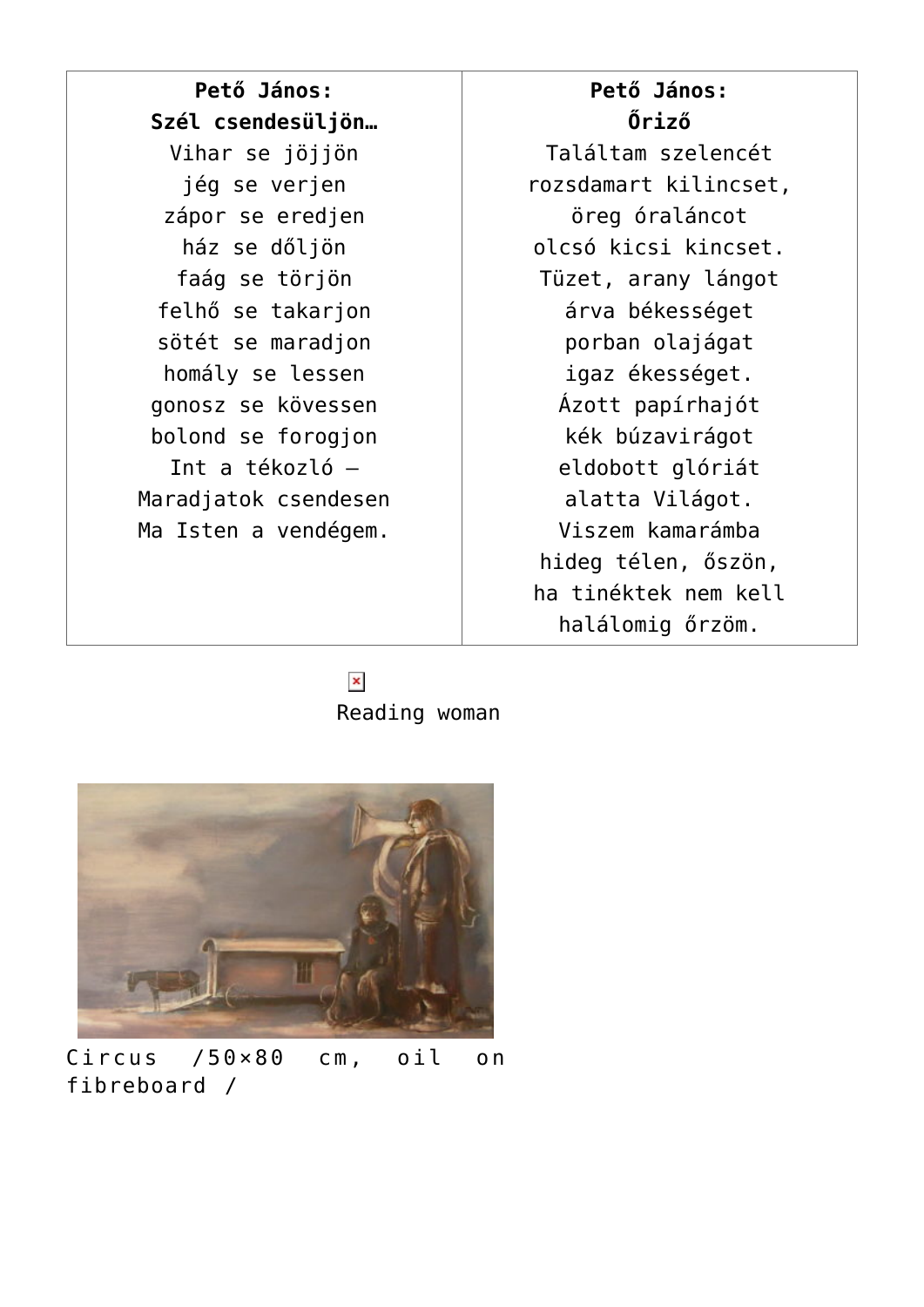

Family /40×28 cm, oil on fibreboard/



Still life with lantern 80×60 cm, oil on fibreboard/



Evening Toll /60×40 cm, oil on fibreboard/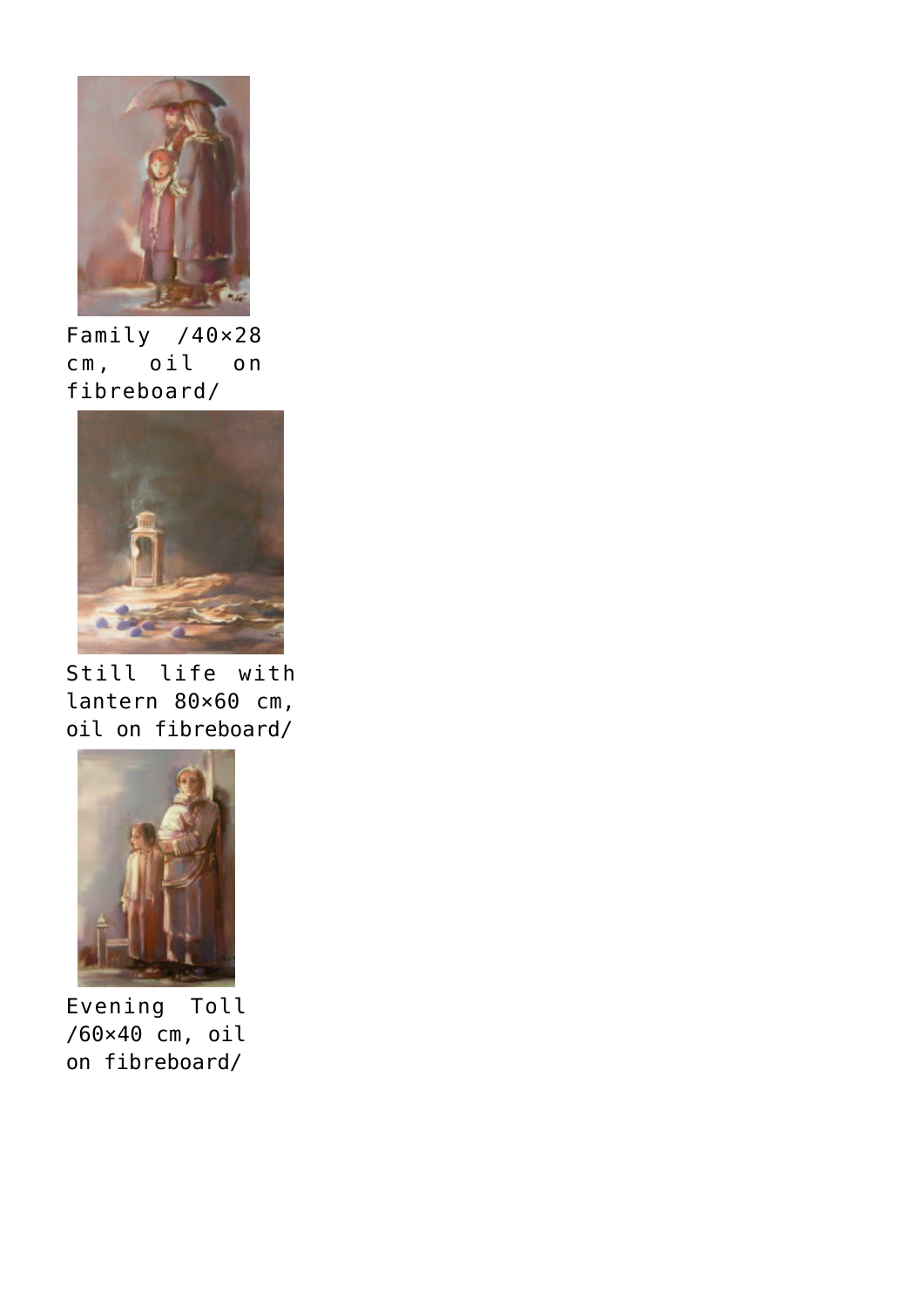

Pigeon House /37×27 cm, oil on fibreboard/



Columbine 40×55 cm, oil on fibreboard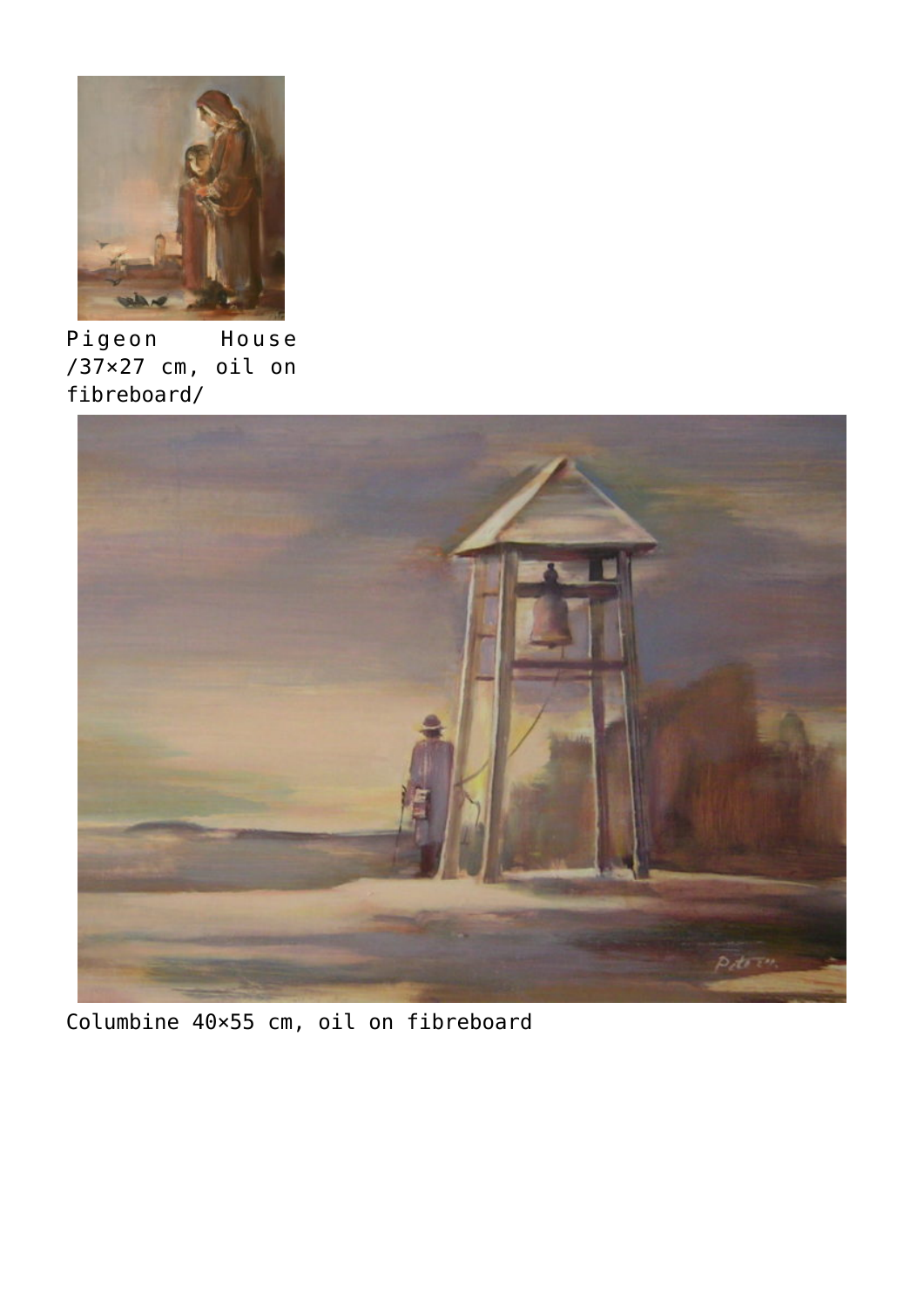

Homeward Bound /40×60 cm, oil on fibreboard/



On top of the fence /60×80 cm, oil on fibreboard/



Girl with model /35×24 cm, paper , fibreboard/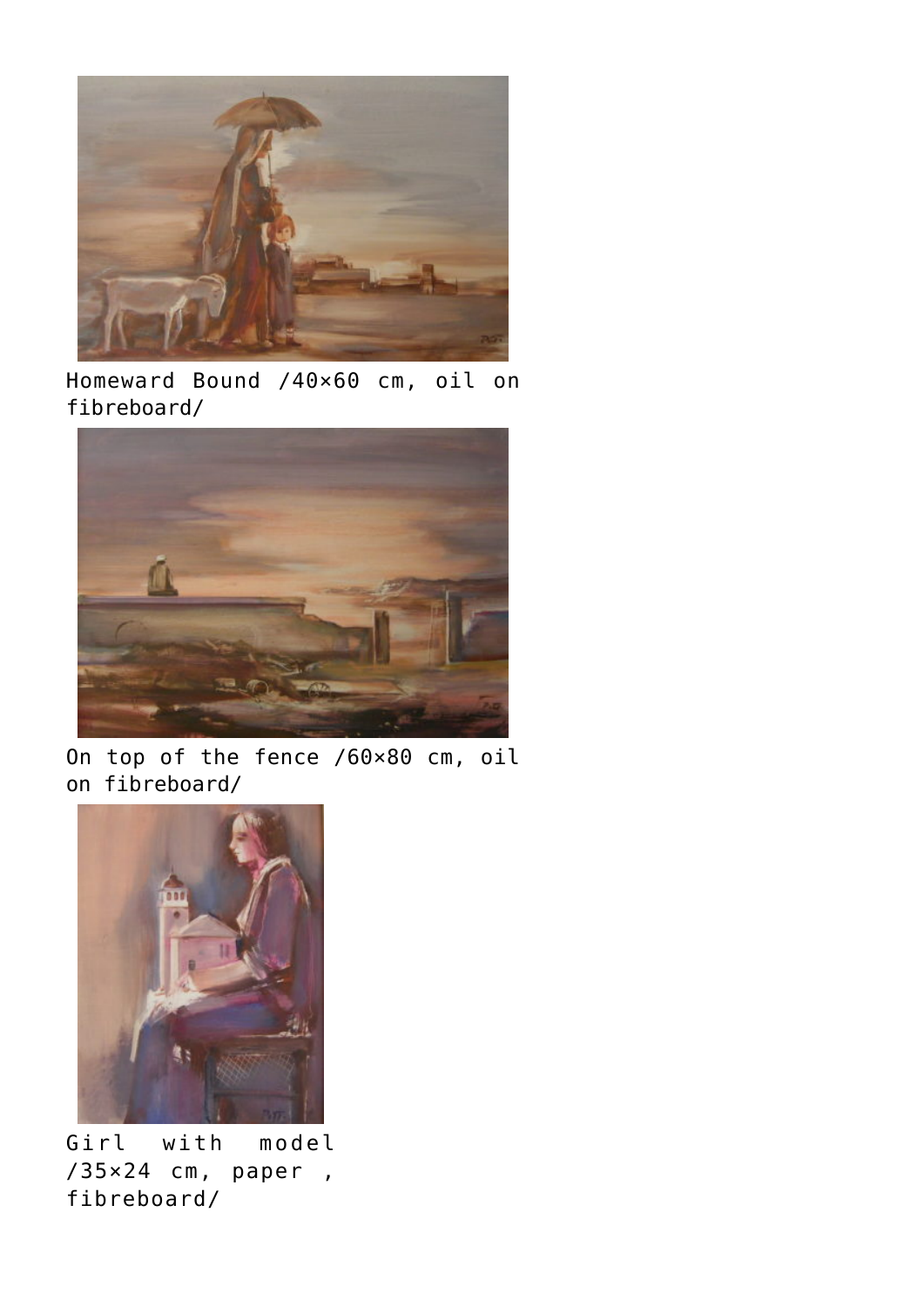

Faraway land /40×60 cm, oil on fibreboard/



In the hand on time /54×68 cm, oil on fibreboard/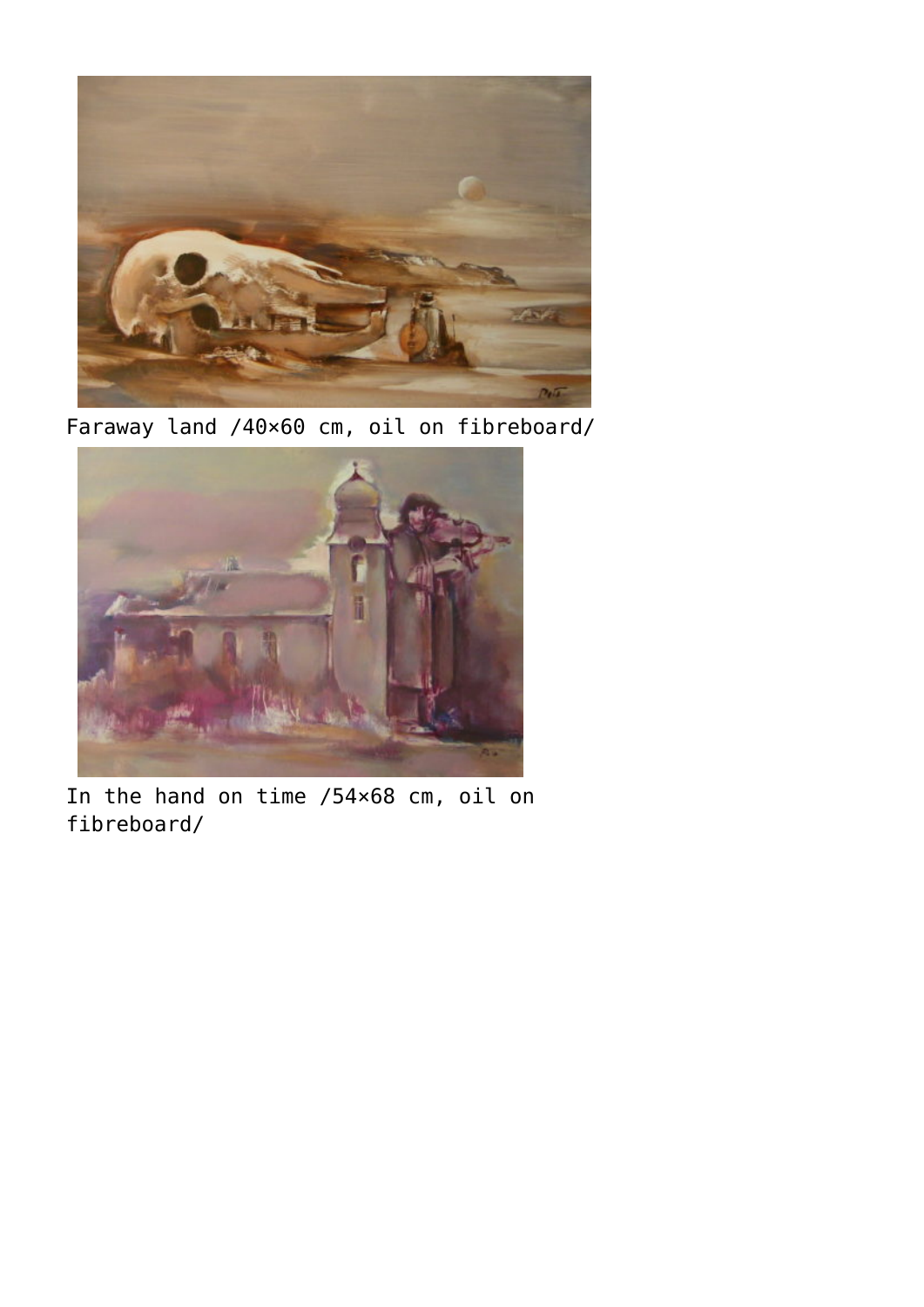

Noe /60×28 cm, oil on fibreboard/



Sunday afternoon /36×26 cm, oil on fibreboard/